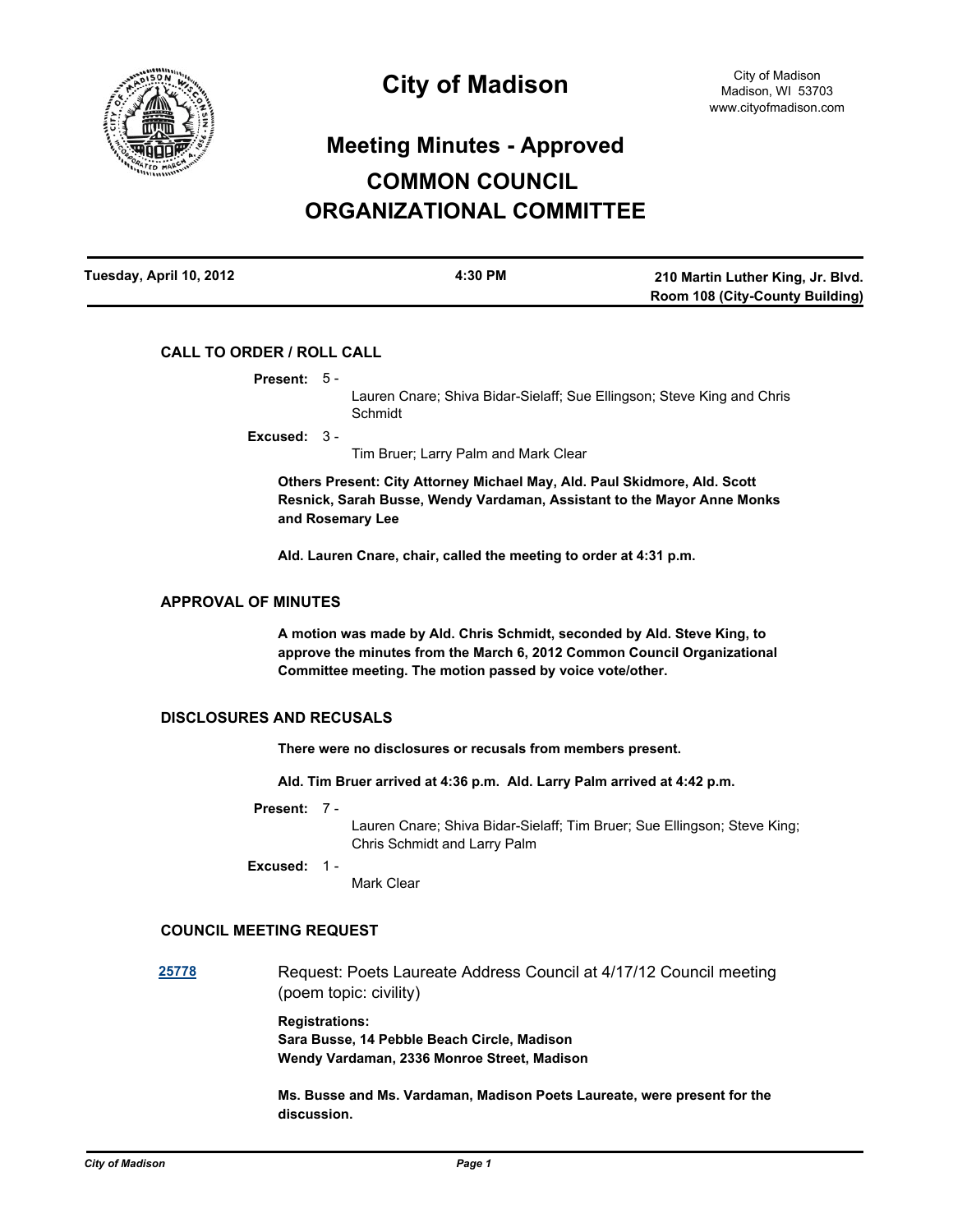**They spoke to expanding the role of poetry in the city, restoring civil discourse through poetry reading and the possibility of regularly speaking at Council meetings. Future recitation material would be vetted by the Poets Laureat (short poems, appropriate to the occasion). Would select poetry readers from a wide pool of contacts/organizations.**

**A motion was made by Ald. Tim Bruer, seconded by Ald. Shiva Bidar-Sielaff, to approve poetry recitation at the May 1, 2012 Common Council meeting by Madison Poets Laureate and review poetry recitation opportunities at future Common Council meetings. The motion passed by voice vote/other.**

# **REPORTS**

**[25779](http://madison.legistar.com/gateway.aspx?M=L&ID=28373)** Report: Wisconsin Chapter of the American Society of Landscape Architects Spring Conference 2012 (March 29 & March 30, 2012) - Ald. Paul Skidmore, District 9

*Attachments:* [WI ASLA Spring Confrence 2012 Brochure.pdf](http://madison.legistar.com/gateway.aspx?M=F&ID=50030a95-69e5-4557-b61d-5e8e8ff50431.pdf)

**Ald. Paul Skidmore reported on recent WI American Society of Landscape Architects conference held March 29-30, 2012. He noted that the theme of the conference was "Your Environment, Designed for Your Health, Safety & Welfare".** 

**Program Highlights: Designing Vegetation Systems for SITES Accreditation Ethics Professional Conduct of a Landscape Architect Rethinking RURAL (focused on fringe area of municipalities and how they are integrated with rural areas) Healthy Safety and Welfare and What It Means to Landscape Architects The use of Natives as Ornamentals (started by UW Madison) Managing Urban Stormwater-Panel Discussion (he was a part of the panel) Native Landscape Design for Stormwater The New ADA Requirements: Impact on WI Landscape Architects - Ald. Skidmore noted that this will be important for the city because of the Justice Department will be enforcing ADA requirements through audits of facilities. He noted that his may have relevance to the City of Madison parks and playgrounds.**

**Ald. Skidmore noted that of the 5 professional awards that one was for the City of Madison and three were for companies based in Madison.**

**CCOC members thanked Ald. Skidmore for providing a report on his attendance at the conference.**

**[25776](http://madison.legistar.com/gateway.aspx?M=L&ID=28370)** January - March 2012 Alder Expense Account: Expense Summary (informational only)

*Attachments:* [Jan- March 2012 Alder Expense Report Summary.pdf](http://madison.legistar.com/gateway.aspx?M=F&ID=028c6f78-ee49-409e-b636-67e983986c31.pdf)

**Members requested to that future reports also include balances from the Bulk Mail and Travel Account Balances.**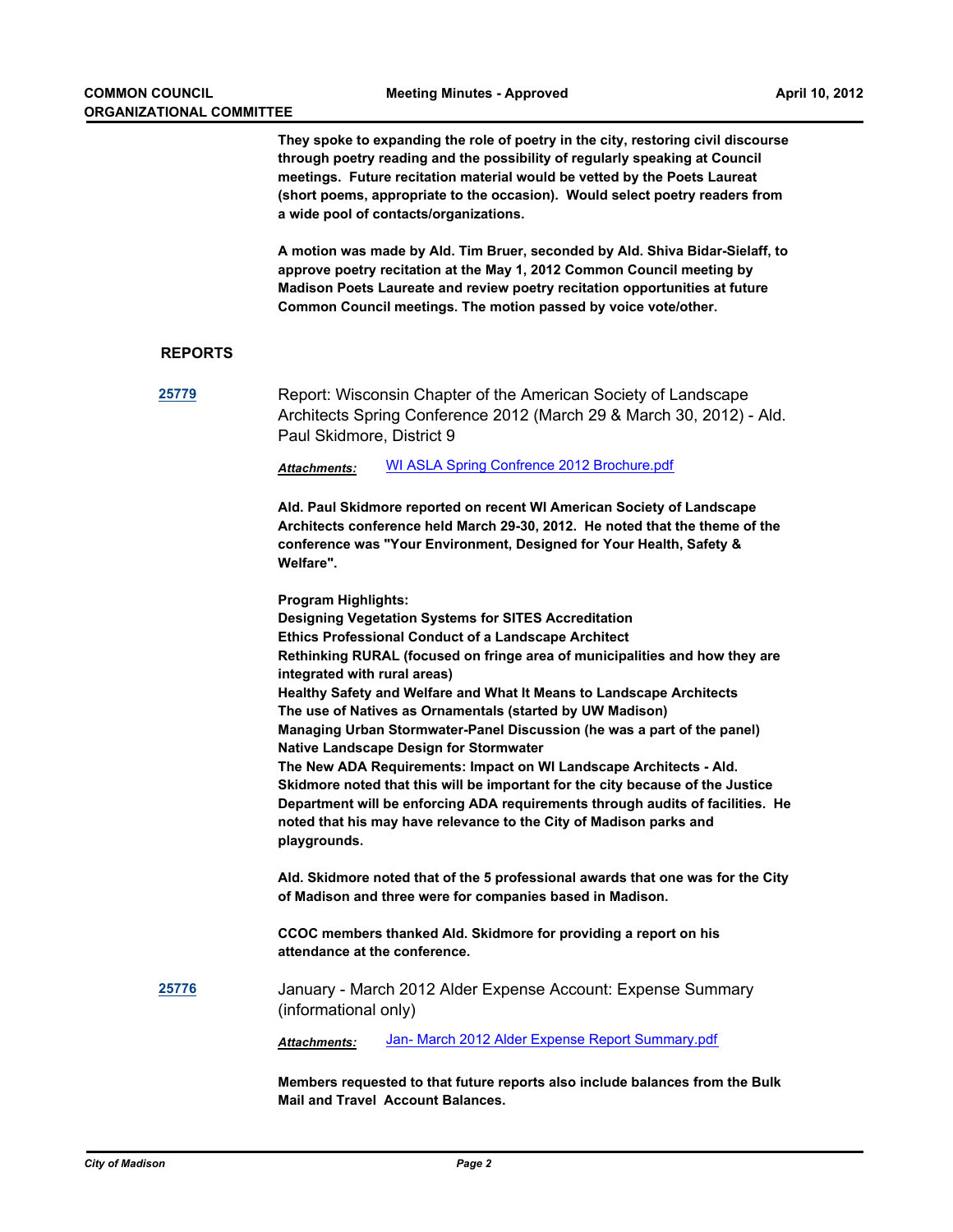# **REFERRALS FROM THE COMMON COUNCIL**

| 25387         | Amending Sec. 33.31 of the Madison General Ordinances to change the<br>name of the Sustainable Design and Energy Committee to the Sustainable<br>Madison Committee, modifying the make-up of the Committee and setting<br>the terms for members and alternates.                                                                                                 |  |
|---------------|-----------------------------------------------------------------------------------------------------------------------------------------------------------------------------------------------------------------------------------------------------------------------------------------------------------------------------------------------------------------|--|
|               | Satya V. Rhodes-Conway<br><u>Sponsors:</u>                                                                                                                                                                                                                                                                                                                      |  |
|               | A motion was made by Ald. Shiva Bidar-Sielaff, seconded by Ald. Steve King,<br>to Return to Lead to recommend adoption.                                                                                                                                                                                                                                         |  |
|               | Ald. Larry Palm moved to delete language: "(who may also be a Council<br>member),", seconded by Ald. Shiva Bidar-Sielaff. Motion to recommend<br>amending the ordindnace to delete the language passed with Ald. Sue<br>Ellingson being recorded as voting NO.                                                                                                  |  |
|               | Registration: Rosemary Lee, 111 W. Wilson Street, #108, Madison, Spoke<br>Ms. Lee indicated that she opposed reducing the alder representation from two<br>members to one member. She noted that if one alder is unable to attend a<br>meeting you would be assured that another alder would be present and alder<br>represenation is needed on this committee. |  |
|               | Ald. Palm reiterated the need to do an overall review of committee membership<br>and size.                                                                                                                                                                                                                                                                      |  |
|               | The main motion as amended was approved and the recommendation was sent<br>to the SUSTAINABLE DESIGN AND ENERGY COMMITTEE.                                                                                                                                                                                                                                      |  |
| 25497         | Amending Section 33.02(2) of the Madison General Ordinances to strike the<br>three-year sunset date for the student representative from the Associated<br>Students of Madison serving as a technical advisor to the Alcohol License<br>Review Committee and make the position permanent.                                                                        |  |
|               | Shiva Bidar-Sielaff, Scott J. Resnick and Michael E. Verveer<br><b>Sponsors:</b>                                                                                                                                                                                                                                                                                |  |
|               | A motion was made by Ald. Shiva Bidar-Sielaff, seconded by Ald. Tim Bruer, to<br>Return to Lead with the Recommendation for Approval to the ALCOHOL<br>LICENSE REVIEW COMMITTEE. The motion passed by voice vote/other.                                                                                                                                         |  |
| <u> 25690</u> | Authorizing the Madison Common Council and Mayor to directly solicit<br>donations from third parties for "Ride the Drive" on June 3, 2012 and<br>August 12, 2012.                                                                                                                                                                                               |  |
|               | Satya V. Rhodes-Conway<br><b>Sponsors:</b>                                                                                                                                                                                                                                                                                                                      |  |
|               | A motion was made by Ald. Steve King, seconded by Ald. Larry Palm, to<br><b>RECOMMEND TO COUNCIL TO ADOPT - REPORT OF OFFICER.</b>                                                                                                                                                                                                                              |  |
|               | Ald. Shiva Bidar-Sielaff asked if they would be seeing more of these<br>resolutions allowing for solicitation of donations. City Attorney Michael May<br>indicated that the Ethics Board ruled that under the existing Ethics Code these<br>types of solicitations would require approval by the Council.                                                       |  |

**The motion passed by voice vote/other.**